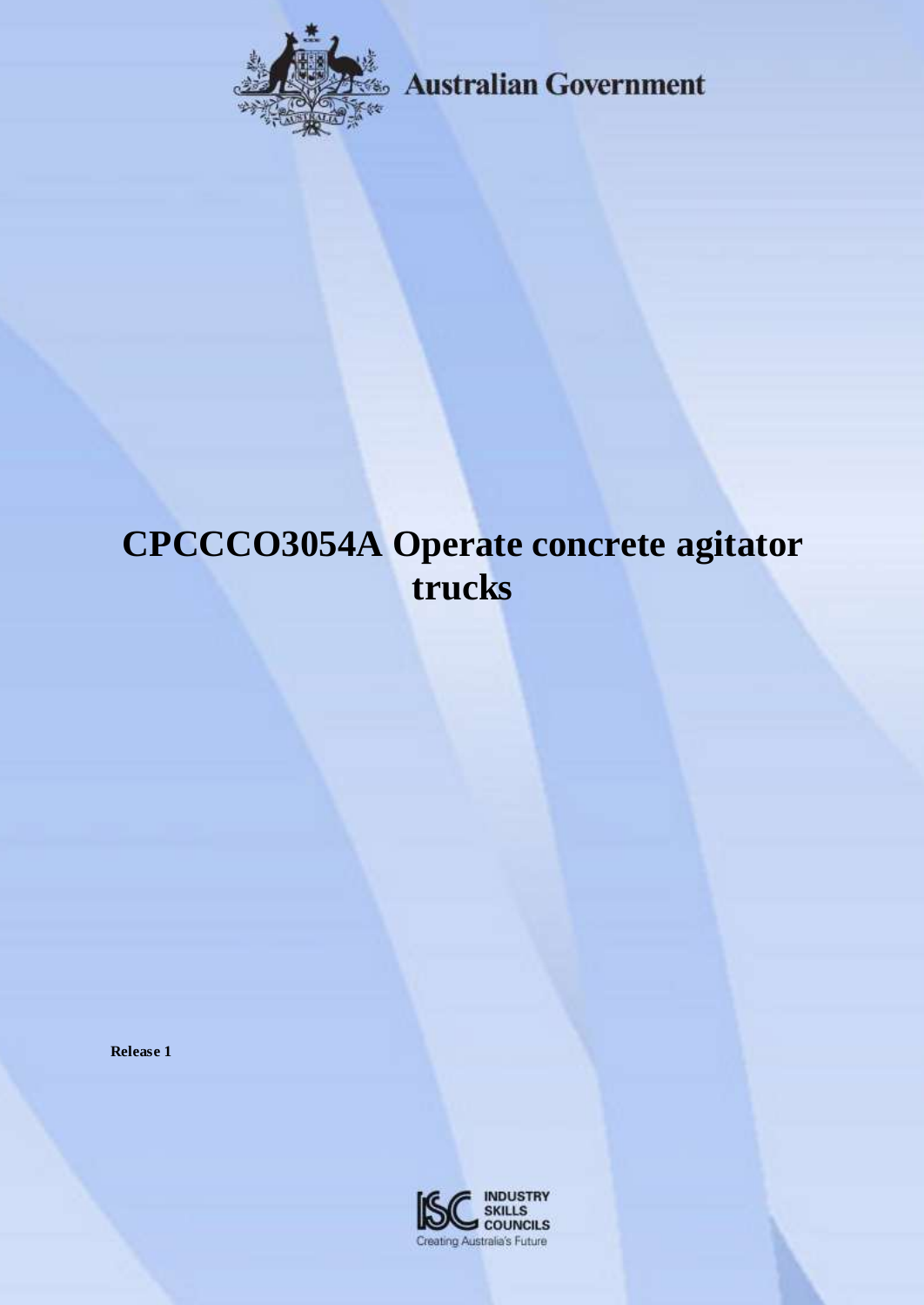## **CPCCCO3054A Operate concrete agitator trucks**

#### **Modification History**

This version first released with CPC08 Construction, Plumbing and Services Training Package Version 9.

- Changes to unit title, performance criteria, required skills and knowledge, range statement, and methods of assessment
- Range of other minor editorial changes

Not equivalent to CPCCCO3034A Conduct concrete agitator truck operations

# **Unit Descriptor**

This unit of competency specifies the outcomes required to operate concrete agitator trucks in support of construction projects.

The unit covers planning and preparing for work, conducting operational checks, safely and effectively operating a concrete agitator truck and associated equipment for a range of mandatory tasks, and conducting operator maintenance and work finalisation activities. The unit may include working with others and as a member of a team.

## **Application of the Unit**

This unit of competency supports the role of those who operate concrete agitator trucks used to supply concrete for residential, commercial or civil construction sites.

#### **Licensing/Regulatory Information**

Licensing, legislative, regulatory or certification requirements apply to concreting work in different states and territories. Candidates are advised to consult with the relevant regulatory authorities.

## **Pre-Requisites**

CPCCOHS2001A Apply OHS requirements, policies and procedures in the construction industry

#### **Employability Skills Information**

This unit contains employability skills.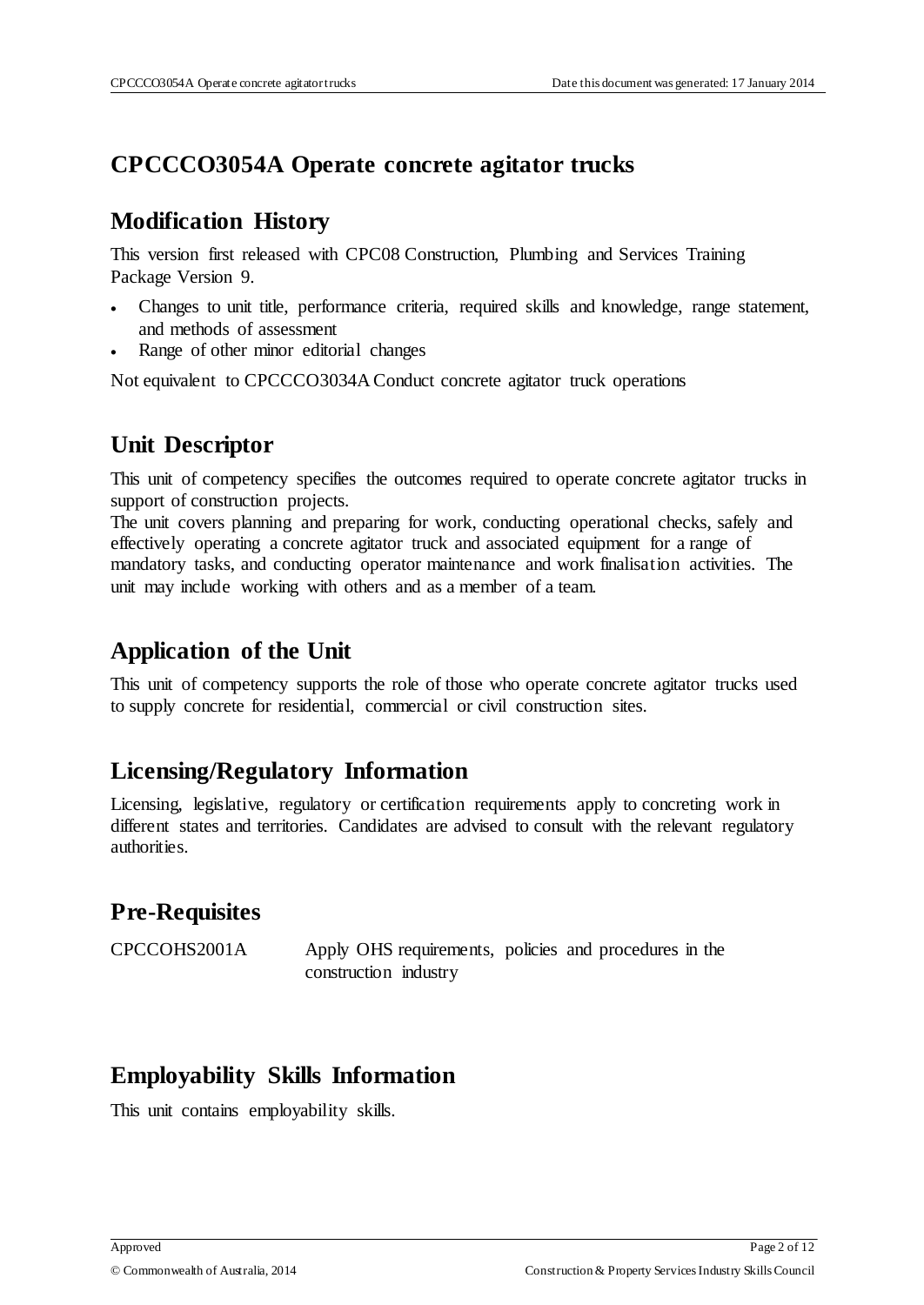#### **Elements and Performance Criteria Pre-Content**

Elements describe the of competency.

essential outcomes of a unit needed to demonstrate achievement of the element. Where Performance criteria describe the required performance *bold italicised* text is used, further information is detailed in the required skills and knowledge and/or the range statement. Assessment of performance is to be consistent with the evidence guide.

## **Elements and Performance Criteria**

| $\mathbf{1}$   | Plan and prepare.                             | 1.1 | Work instructions, work health and safety (WHS)<br><i>requirements</i> and other <i>information</i> relevant to the<br>work are identified, confirmed and applied for <i>planning</i><br>and preparation purposes. |
|----------------|-----------------------------------------------|-----|--------------------------------------------------------------------------------------------------------------------------------------------------------------------------------------------------------------------|
|                |                                               | 1.2 | <b>Tools and equipment</b> consistent with job requirements<br>are selected and checked for serviceability, and faults are<br>rectified and reported before work begins.                                           |
|                |                                               | 1.3 | Materials appropriate to the work application are<br>obtained, prepared, safely handled and located ready for<br>use.                                                                                              |
|                |                                               | 1.4 | <i>Environmental requirements</i> are identified for the<br>project according to environmental plans and regulatory<br>obligations.                                                                                |
| $\overline{2}$ | Conduct machine<br>pre-operational<br>checks. | 2.1 | Pre-start, start-up, park and shut-down procedures,<br>including emergency shut-down procedures, are carried<br>out according to manufacturer and site-specific<br>requirements.                                   |
|                |                                               | 2.2 | Vehicle controls and <i>functions</i> are checked for<br>serviceability and faults are rectified and reported.                                                                                                     |
|                |                                               | 2.3 | <b>Agitator controls</b> and functions are checked for<br>serviceability, and faults are rectified and reported.                                                                                                   |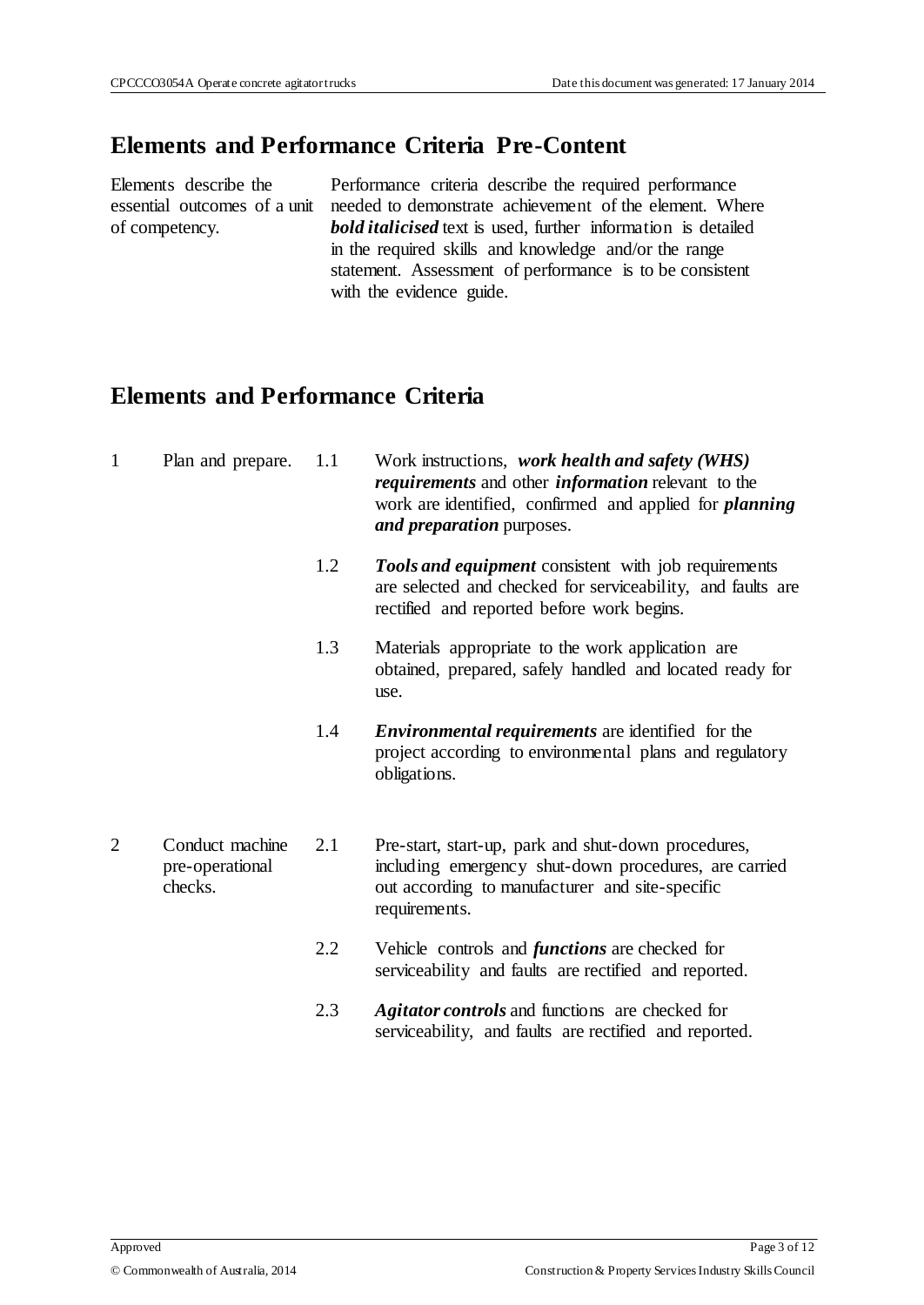- 3 Operate the agitator truck. 3.1 Site hazards associated with truck operations are identified and safe operating techniques are used to minimise risk.
	- 3.2 Engine power is managed to ensure efficiency of concrete agitator truck movements and to minimise damage to the engine and gears.
	- 3.3 Engine power is coordinated with gear selection ensuring smooth transition and operation within torque range.
	- 3.4 Truck is operated to work instructions according to company operating procedures.
	- 3.5 Road and traffic conditions are monitored taking into account road standards, traffic flow, distance and load, and ensuring no injury to people or damage to property, equipment, loads and facilities.
	- 3.6 Truck is brought to a halt smoothly, using the engine retarder, gears and brakes and minimising the wear and tear on vehicle.
- 4 Load, transport and discharge concrete. 4.1 Concrete agitator truck is positioned at load and *discharge points* with a minimum of manoeuvres.
	- 4.2 Concrete agitator truck is loaded to within authorised carrying capacity of *concrete mixes* to suit the site and task conditions.
	- 4.3 Concrete agitator truck is moved from loading to discharge point safely and smoothly avoiding surge and sway.
	- 4.4 *Concrete is discharged* according to task specifications.
	- 4.5 Discharge systems, including chutes and adaptors, are monitored and maintained throughout the operations.
- 5 Carry out driver maintenance. 5.1 Concrete agitator truck is safely parked, prepared for *maintenance* and shut down as per manufacturer manual and organisational requirements.
	- 5.2 Inspection and fault finding are conducted according to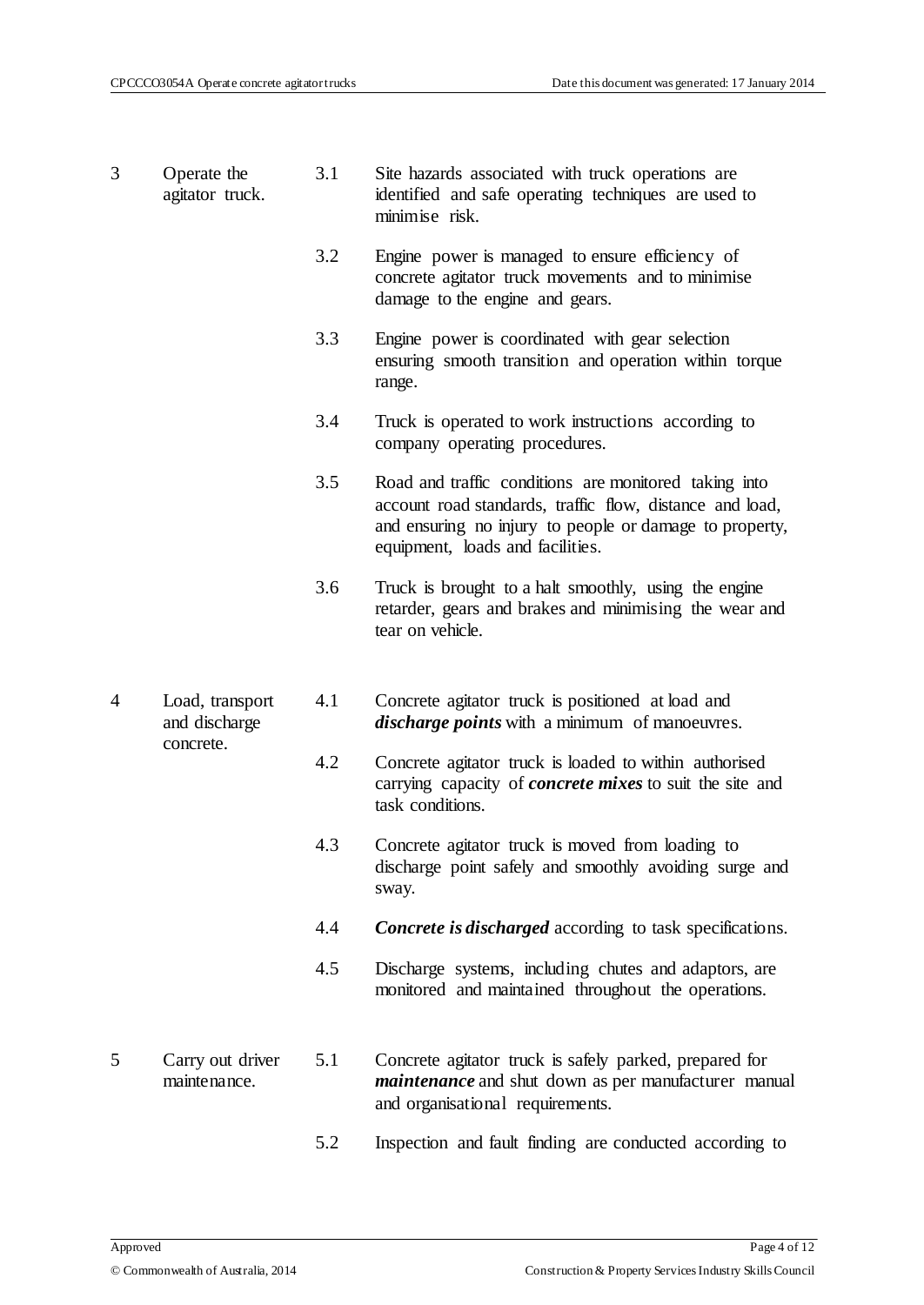manufacturer specifications and recorded according to organisational procedures.

- 5.3 Defective parts are removed and replaced safely and effectively according to manufacturer instructions.
- 5.4 Regular programmed maintenance tasks are carried out according to manufacturer and organisational requirements.
- 6 Clean up. 6.1 Work area is cleared and materials disposed of, reused or recycled according to project environmental management plan.
	- 6.2 Vehicle, bowl, tools and equipment are cleaned, checked, maintained and stored according to manufacturer recommendations and standard work practices.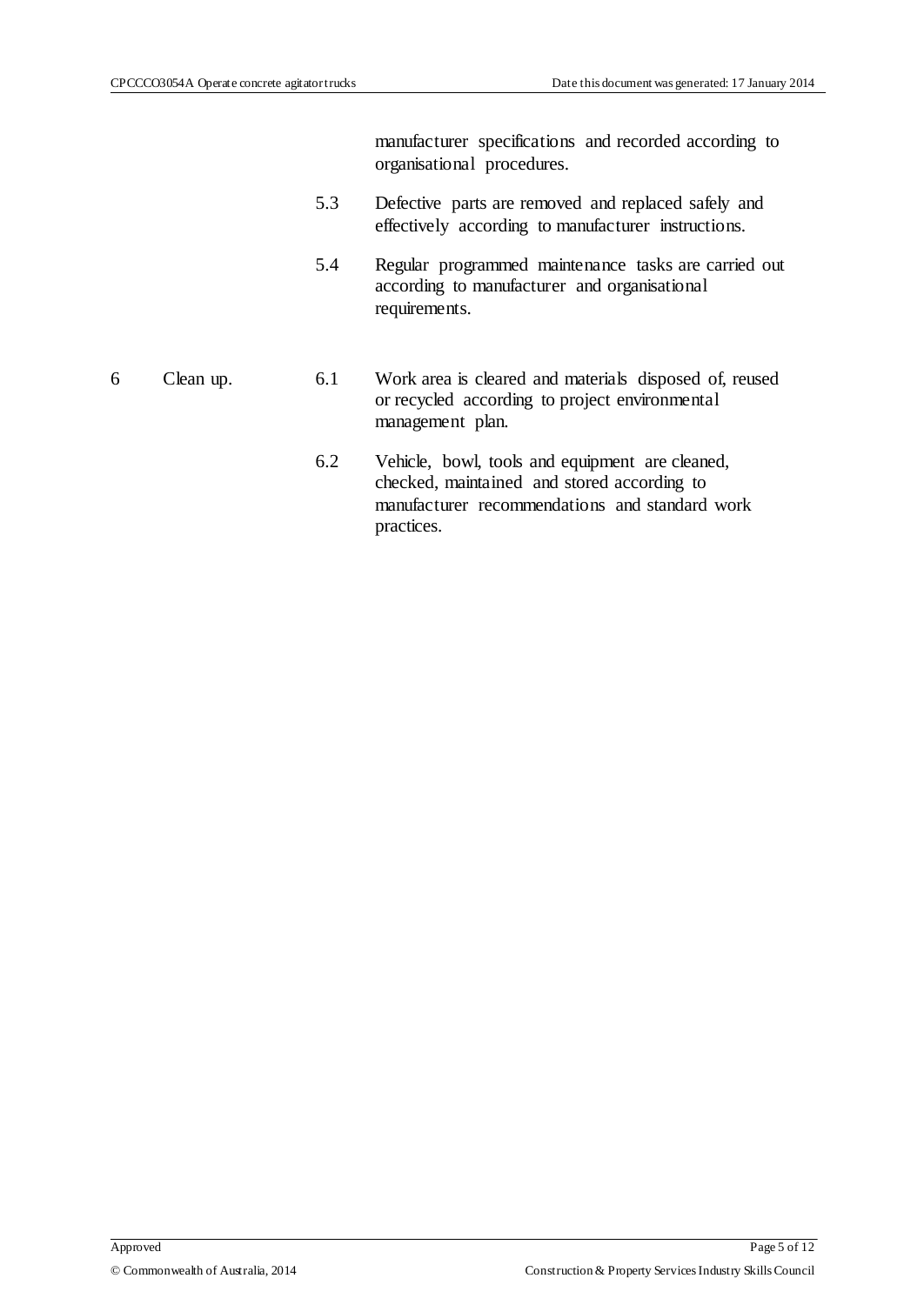#### **Required Skills and Knowledge**

This section describes the skills and knowledge required for this unit.

#### **Required skills**

- learning skills to:
	- evaluate own actions and make judgments about performance and necessary improvements
	- respond to change, such as differences in work site, and environmental and quality requirements
- numeracy skills to calculate and confirm correct quantities of materials for work tasks
- oral communication skills to:
	- enable clear and direct communication, using questioning to identify and confirm requirements, and share information
	- report work site hazards to appropriate personnel, including faults in tools, equipment or materials
	- use language and concepts appropriate to cultural differences
- reading skills to:
	- interpret documentation, including drawings and specifications
	- understand written instructions, procedures and signage
	- interpret manufacturer instructions for safely handling tools and equipment
- writing skills to complete pre-operational checklists and equipment fault forms

#### **Required knowledge**

- characteristics, technical capabilities and limitations of concrete agitator truck systems:
	- operational, maintenance and basic diagnostic procedures
	- safe operating techniques in all terrain
- construction activity sequences relating to concreting operations
- general construction terminology
- types, location and usage of relevant safety information:
	- job safety analyses (JSA) and safe work method statements (SWMS)
	- safety data sheets (SDS)
	- safety manuals and instructions for plant, tools and equipment
	- signage
	- environmental and work site safety plans
- quality requirements relating to the operation of a concrete agitator truck
- requirements for safe handling of materials
- site and equipment safety requirements, including site isolation and traffic control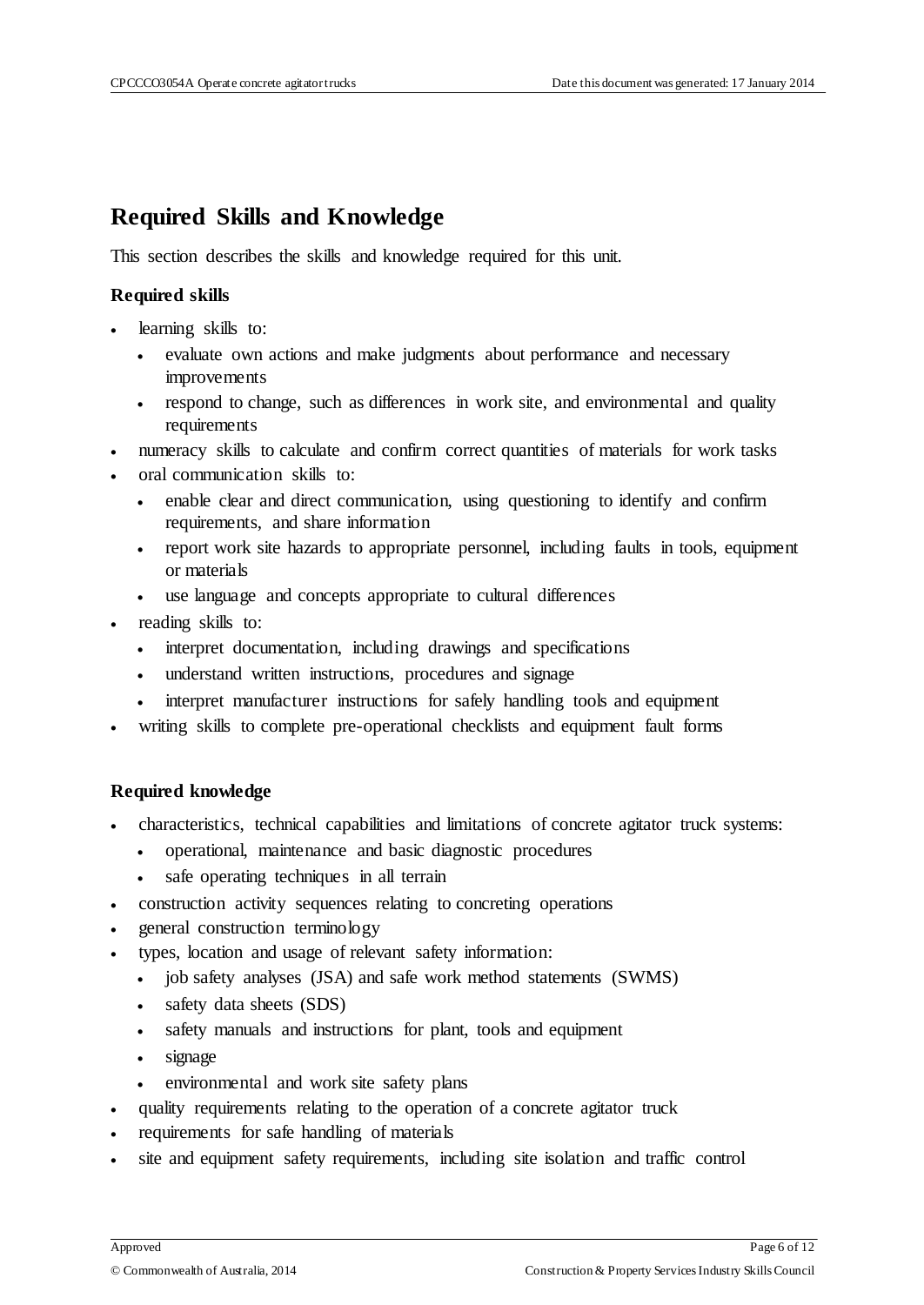responsibilities and authorities

state or territory regulatory requirements relating to concrete agitator truck operations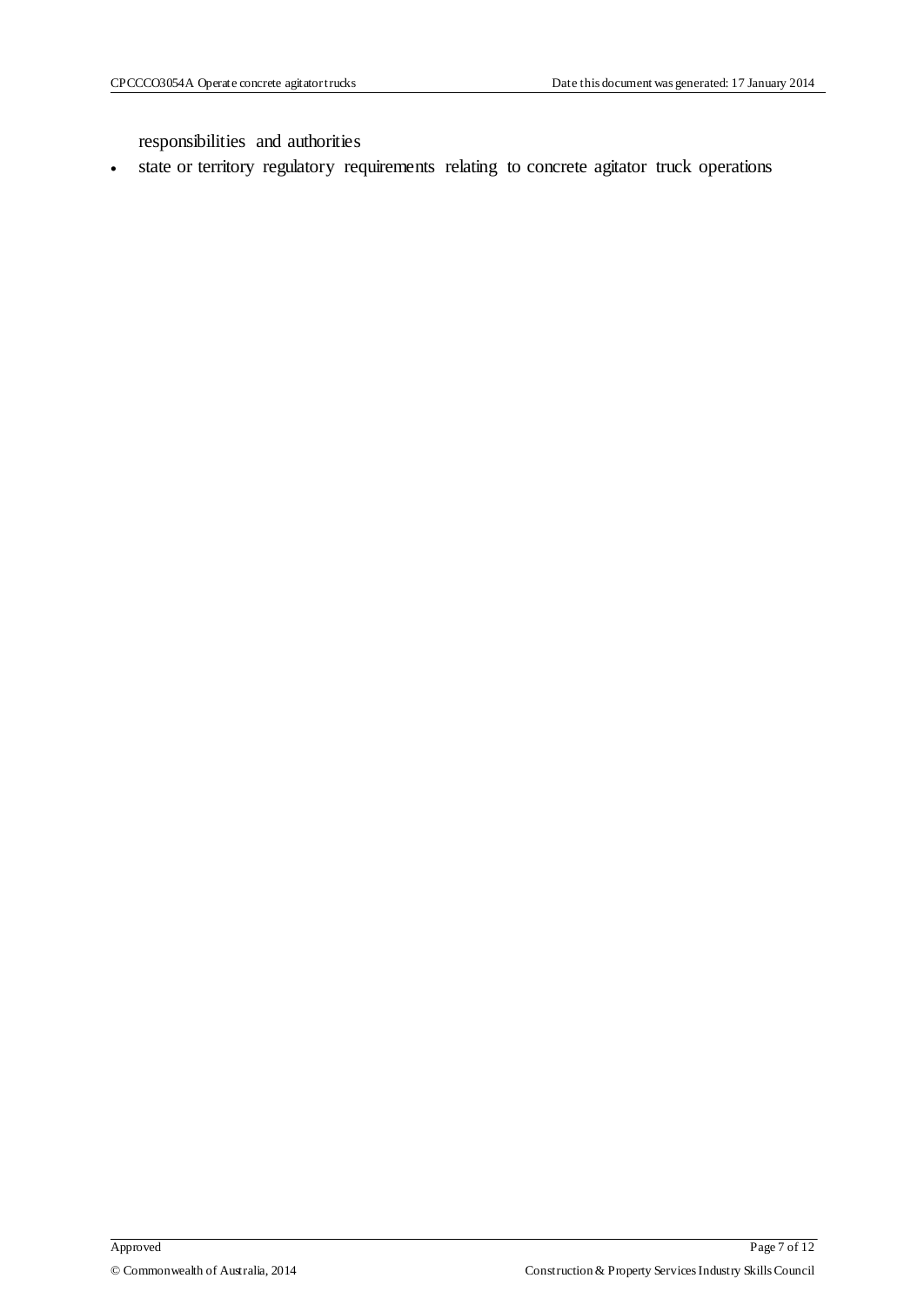#### **Evidence Guide**

**Critical aspects for** 

The evidence guide provides advice on assessment and must be read in conjunction with the performance criteria, required skills and knowledge, range statement and the Assessment Guidelines for the Training Package.

**Overview of assessment** This unit of competency could be assessed by observation in the workplace or a close simulation of the workplace environment, provided that simulated or project-based assessment techniques fully replicate construction workplace conditions, materials, activities, responsibilities and procedures.

A person should demonstrate the ability to:

**assessment and evidence required to demonstrate competency in this unit** conduct concrete agitator truck operations, over not less than three shifts and two different sites, including the safe and effective:

- positioning of the vehicle at the load point
- loading and transporting of concrete
- discharging of concrete at work site to specification
- discharging directly to site
- discharging to wheelbarrow and hopper
- applying emergency procedures
- conduct authorised operator maintenance
- locate, interpret and apply relevant information, standards and specifications relating to concrete agitator truck operations
- comply with site safety plans and procedures
- comply with organisational policies and procedures, relating to concrete agitator truck operations, including quality requirements
- communicate and work effectively and safely with others during each stage of the concrete agitator truck operation.

**Context of and specific**  Assessment of this unit:

**resources for assessment**

- must be in the context of the work environment
- may be conducted in an off-site context, provided it is realistic and sufficiently rigorous to cover all aspects of workplace performance, including task skills, task management skills, contingency management skills and job role environment skills
- must meet relevant compliance requirements.

Resource implications for assessment include:

- an induction procedure
- realistic tasks or simulated tasks covering the mandatory task requirements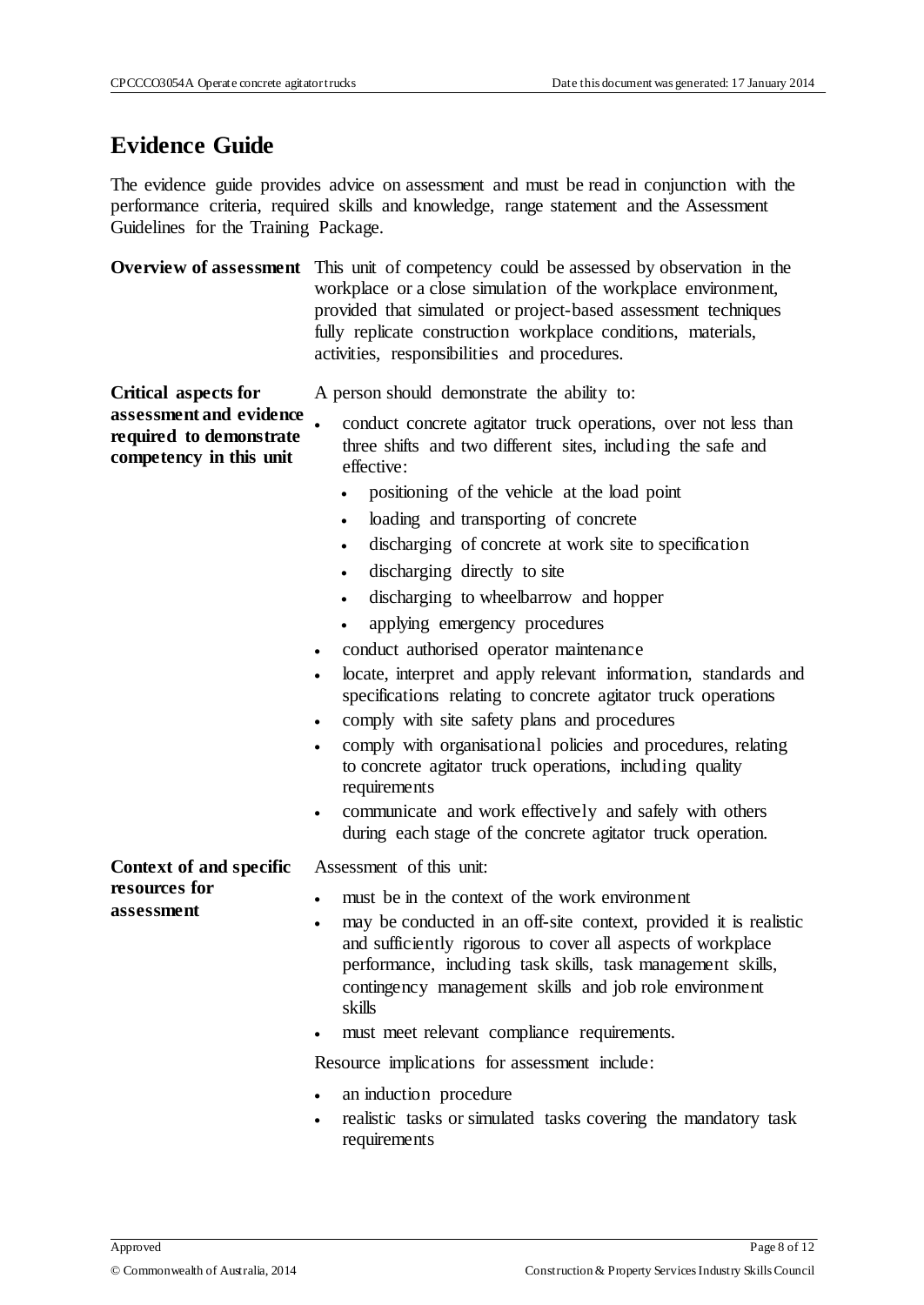|                                               | tools and equipment appropriate to applying safe work<br>practices<br>support materials appropriate to activity<br>$\bullet$<br>workplace instructions relating to safe work practices and<br>$\bullet$<br>addressing hazards and emergencies<br>safety data sheets.<br>$\bullet$                                                                                                                                                    |
|-----------------------------------------------|--------------------------------------------------------------------------------------------------------------------------------------------------------------------------------------------------------------------------------------------------------------------------------------------------------------------------------------------------------------------------------------------------------------------------------------|
| <b>Method of assessment</b>                   | Assessment for this unit must verify the practical application of<br>the required skills and knowledge, using a combination of the<br>following methods:                                                                                                                                                                                                                                                                             |
|                                               | direct observation of tasks in real or simulated work<br>$\bullet$<br>conditions<br>questioning to confirm the ability to consistently identify and<br>$\bullet$<br>correctly interpret the essential underpinning knowledge<br>required for practical application<br>review of relevant authenticated documentation from third<br>$\bullet$<br>parties, such as existing supervisors, team leaders or specialist<br>training staff. |
| <b>Guidance</b> information<br>for assessment | This unit could be assessed on its own or in combination with<br>other units relevant to the job function.                                                                                                                                                                                                                                                                                                                           |
|                                               | Reasonable adjustments for people with disabilities must be made<br>to assessment processes where required. This could include access<br>to modified equipment and other physical resources, and the<br>provision of appropriate assessment support.                                                                                                                                                                                 |
|                                               | Assessment processes and techniques should, as far as is<br>practical, take into account the language, literacy and numeracy<br>capacity of the candidate in relation to the competency being<br>assessed.                                                                                                                                                                                                                           |

#### **Range Statement**

The range statement relates to the unit of competency as a whole. It allows for different work environments and situations that may affect performance. *Bold italicised* wording, if used in the performance criteria, is detailed below. Essential operating conditions that may be present with training and assessment (depending on the work situation, needs of the candidate, accessibility of the item, and local industry and regional contexts) may also be included.

#### *Work health and safety requirements* must

comply with state and territory legislation and regulations and project safety plan, and may

- assistance of others or the use of manual or mechanical lifting devices with handling activities where size, weight or other issues, such as disability, are a factor
- emergency procedures, including extinguishing fires, organisational first aid requirements, and evacuation procedures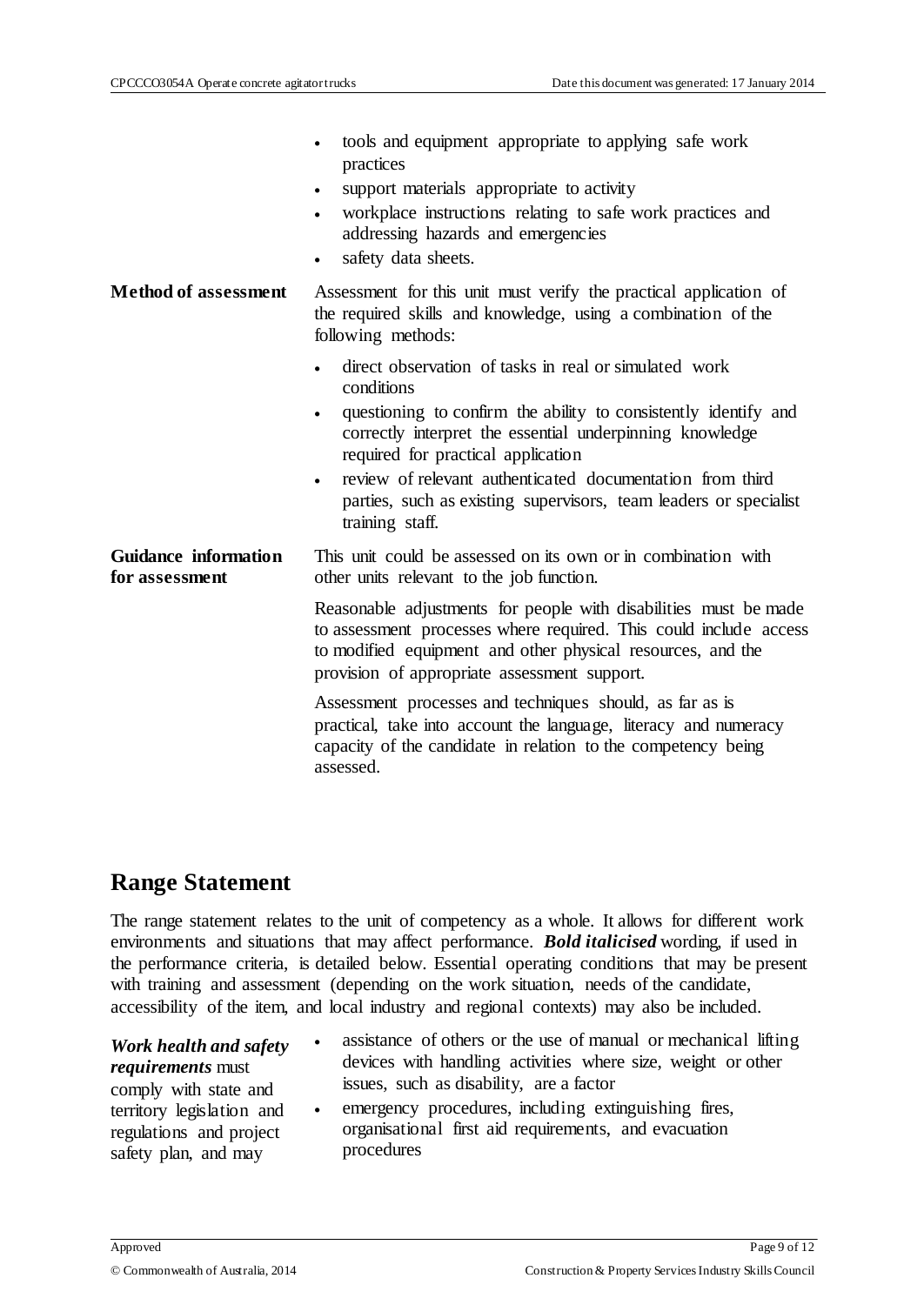- include: hazard control
	- hazardous materials and substances
	- hazards and risks, including uneven or unstable terrain, trees, fires, overhead services, bridges, buildings, excavations, traffic, embankments, structures and hazardous materials
	- personal protective equipment (PPE) prescribed under legislation, regulations and workplace policies and practices
	- safe operating procedures, including the conduct of operational risk assessment and treatments associated with:
		- earth leakage boxes
		- lighting
		- power cables, including overhead service trays, cables and conduits
		- signage and restricted access barriers
		- surrounding structures
		- traffic control
		- trip hazards
		- work site visitors and the public
		- working at heights
		- working in confined spaces
		- working in proximity to others
		- working outdoors in warm climates
	- safe parking practices, including ensuring access ways are clear; and that equipment and machinery are clear of overhangs and refuelling sites, a safe distance from excavations, and secured from unauthorised access or movement
	- use of firefighting equipment
	- use of tools and equipment
	- workplace environmental requirements and safety.
	- instructions issued by authorised organisational and external personnel
	- memos
	- regulatory and legislative requirements relating to operation of concrete agitator trucks on construction sites
	- relevant Australian standards
	- safe work procedures relating to operation of concrete agitator trucks on construction sites
	- safety data sheets
	- signage
	- verbal, written and diagrammatic instructions, including manufacturer specifications and instructions where specified
	- work bulletins

*Information* may include: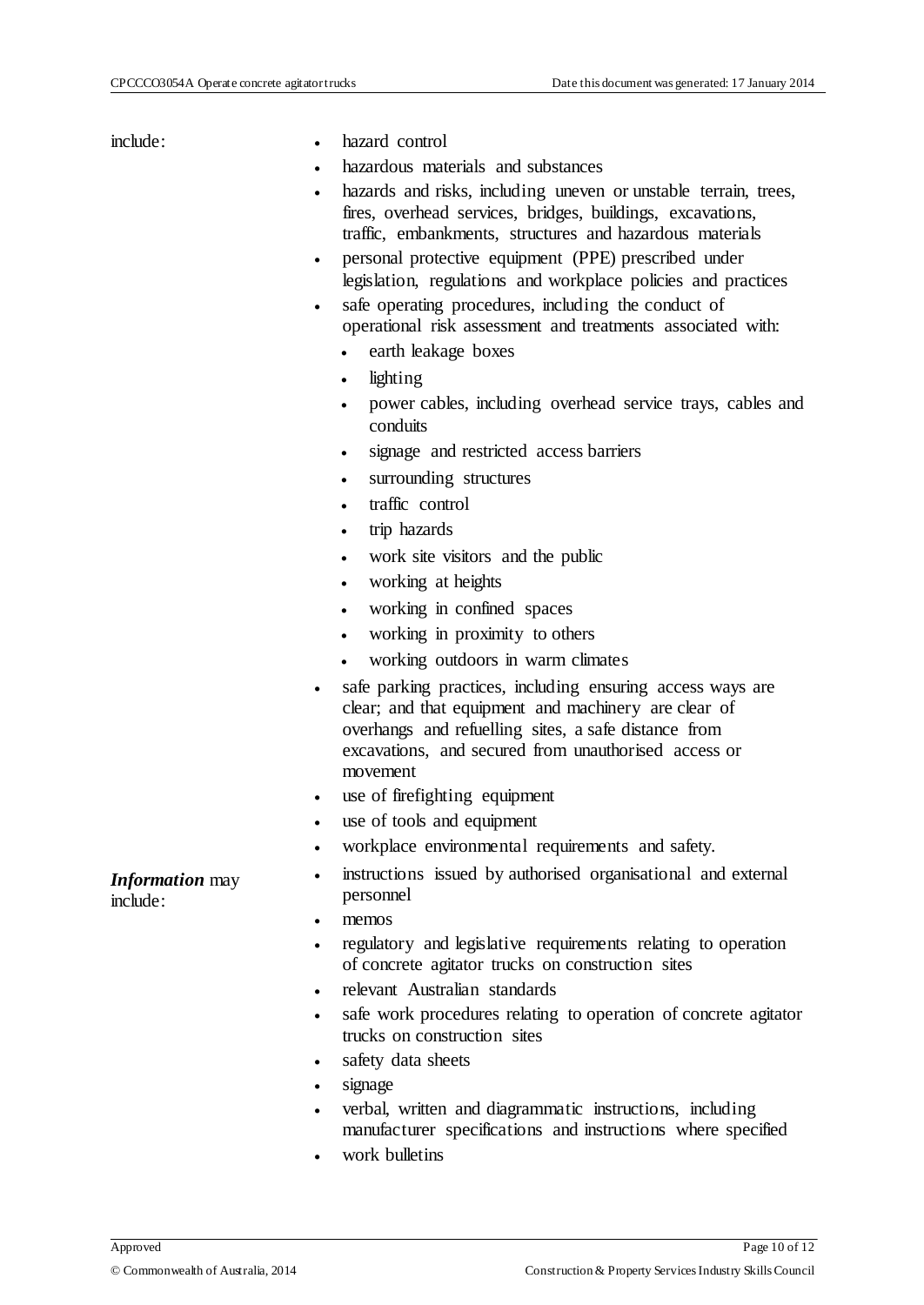|                                             | work schedules, plans and specifications.<br>$\bullet$                                                       |
|---------------------------------------------|--------------------------------------------------------------------------------------------------------------|
| <b>Planning and</b>                         | assessing conditions and hazards<br>٠                                                                        |
| <i>preparation</i> must<br>include:         | determining work requirements and safety plans and<br>$\bullet$<br>procedures                                |
|                                             | identifying and rectifying equipment defects<br>$\bullet$                                                    |
|                                             | inspecting work sites.<br>٠                                                                                  |
| <b>Tools and equipment</b><br>must include: | hand tools and maintenance equipment associated with the<br>$\bullet$<br>particular concrete agitator truck. |
| <b>Environmental</b>                        | clean-up management<br>$\bullet$                                                                             |
| requirements may                            | dust and noise control<br>٠                                                                                  |
| include:                                    | stormwater management<br>٠                                                                                   |
|                                             | vibration management<br>$\bullet$                                                                            |
|                                             | waste management.<br>٠                                                                                       |
| <b>Functions</b> must include:              | brakes<br>٠                                                                                                  |
|                                             | manoeuverability<br>٠                                                                                        |
|                                             | steering.<br>٠                                                                                               |
| <b>Agitator controls:</b>                   | relate to speed, revolutions, forward and return<br>$\bullet$                                                |
|                                             | may be air, mechanical or electrically actuated.                                                             |
| Discharge points:                           | must include:                                                                                                |
|                                             | directly to site<br>$\bullet$                                                                                |
|                                             | into a wheelbarrow and hopper<br>$\bullet$                                                                   |
|                                             | may include into a kibble.<br>$\bullet$                                                                      |
| Concrete mixes:                             | may be relatively dry or increasingly wet<br>٠                                                               |
|                                             | will include block-fill, pool mix, topping, slab, footing and<br>kerb and guttering.                         |
| Maintenance:                                | must include:                                                                                                |
|                                             | authorised servicing                                                                                         |
|                                             | cleaning                                                                                                     |
|                                             | monitoring, recording and reporting faults                                                                   |
|                                             | may include:                                                                                                 |
|                                             | conducting authorised minor replacements                                                                     |
|                                             | providing assistance to maintenance personnel during<br>maintenance and repair activities.                   |

# **Unit Sector(s)**

Concreting